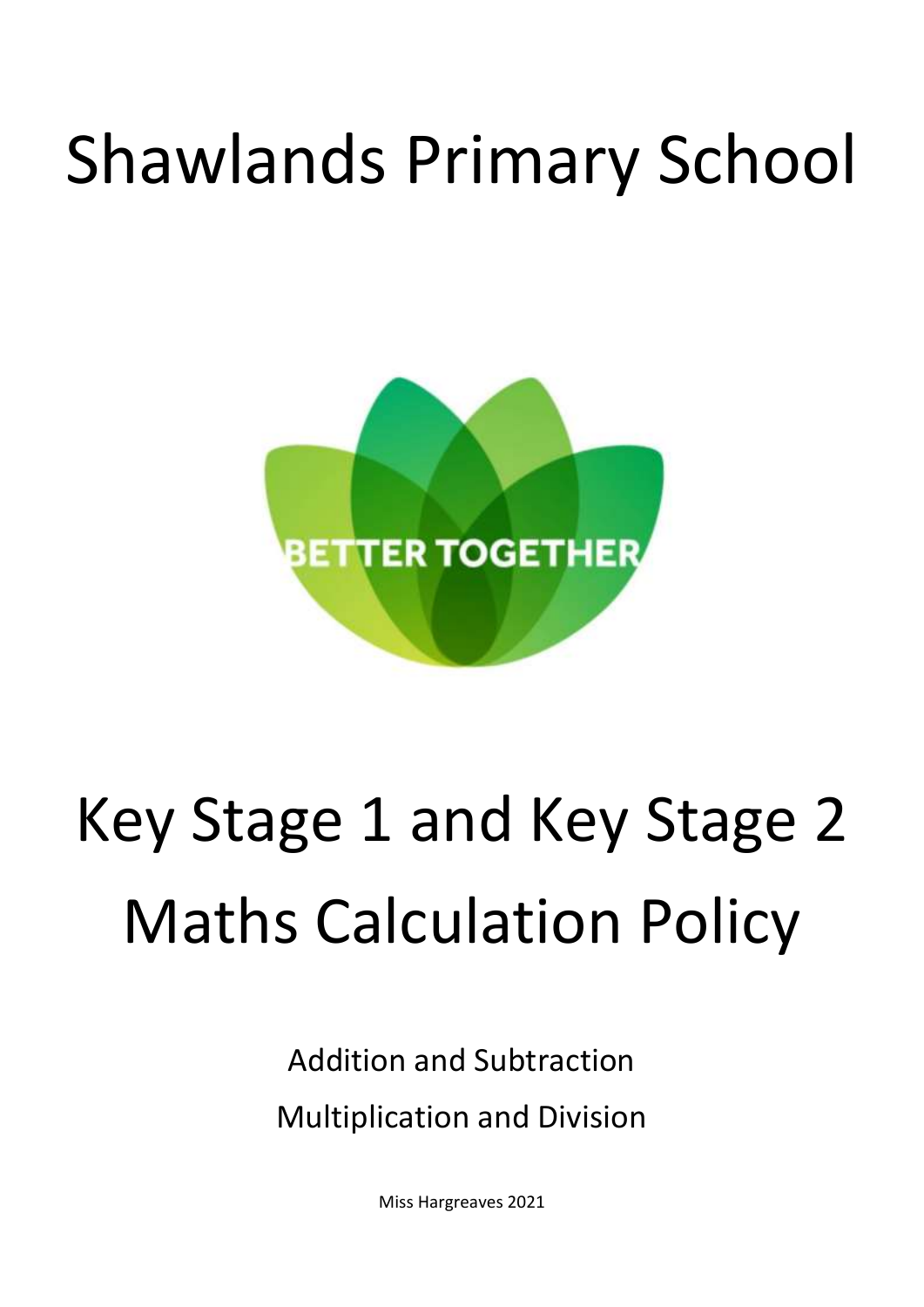## **Addition and subtraction**

| <b>Yr</b>      | <b>National</b><br><b>Curriculum</b>                                        | <b>Concrete (make)</b>                                                                                                                             | <b>Pictorial (draw)</b>                                                                                                             | <b>Abstract (write)</b>                               |  |
|----------------|-----------------------------------------------------------------------------|----------------------------------------------------------------------------------------------------------------------------------------------------|-------------------------------------------------------------------------------------------------------------------------------------|-------------------------------------------------------|--|
|                | <b>Objective</b>                                                            |                                                                                                                                                    |                                                                                                                                     |                                                       |  |
| $\mathbf{1}$   | Number bonds<br>to 10                                                       | Manipulatives<br>$\bullet$<br>Numicon<br><b>Bead string</b><br>Part whole model<br>Tens frames<br>Fingers/head<br>100 square                       | Part whole model<br>$\bullet$<br>Tens frames<br>$\bullet$<br>Drawn manipulatives<br>$\bullet$                                       | Number<br>$\bullet$<br>sentences<br>(pattern / mixed) |  |
| 1              | Add and<br>subtract two 1<br>digit numbers to<br>10                         | <b>Bead strings</b><br>Manipulatives<br>Tens frames (to 20)<br>$\bullet$<br>Part-whole model<br>$\bullet$<br>Fingers/head<br>100 square<br>Numicon | Tens frames<br>$\bullet$<br>Drawn manipulatives<br>$\bullet$<br>Part-whole model<br>$\bullet$<br>Number tracks / lines<br>$\bullet$ | Number<br>sentences                                   |  |
| $\mathbf{1}$   | Add and<br>subtract 1 digit<br>and 2 digit<br>numbers to 20,<br>including 0 | <b>Bead strings</b><br>Manipulatives<br>Tens frame (to 20)<br>Part-whole model<br>Fingers/head<br>100 square<br>Numicon<br>Base ten                | Number tracks / lines<br>٠<br>Drawn manipulatives<br>$\bullet$<br>Part-whole model<br>Base ten                                      | Number<br>sentences                                   |  |
| $\overline{2}$ | Number bonds<br>to 20 and 100                                               | Manipulatives<br>$\bullet$<br>Numicon<br>Part whole model<br>Tens frame<br>Fingers $(100 -$<br>counting in 10s)<br>100 square                      | Part-whole model<br>$\bullet$<br>Tens frames                                                                                        | Number<br>$\bullet$<br>sentences<br>(pattern / mixed) |  |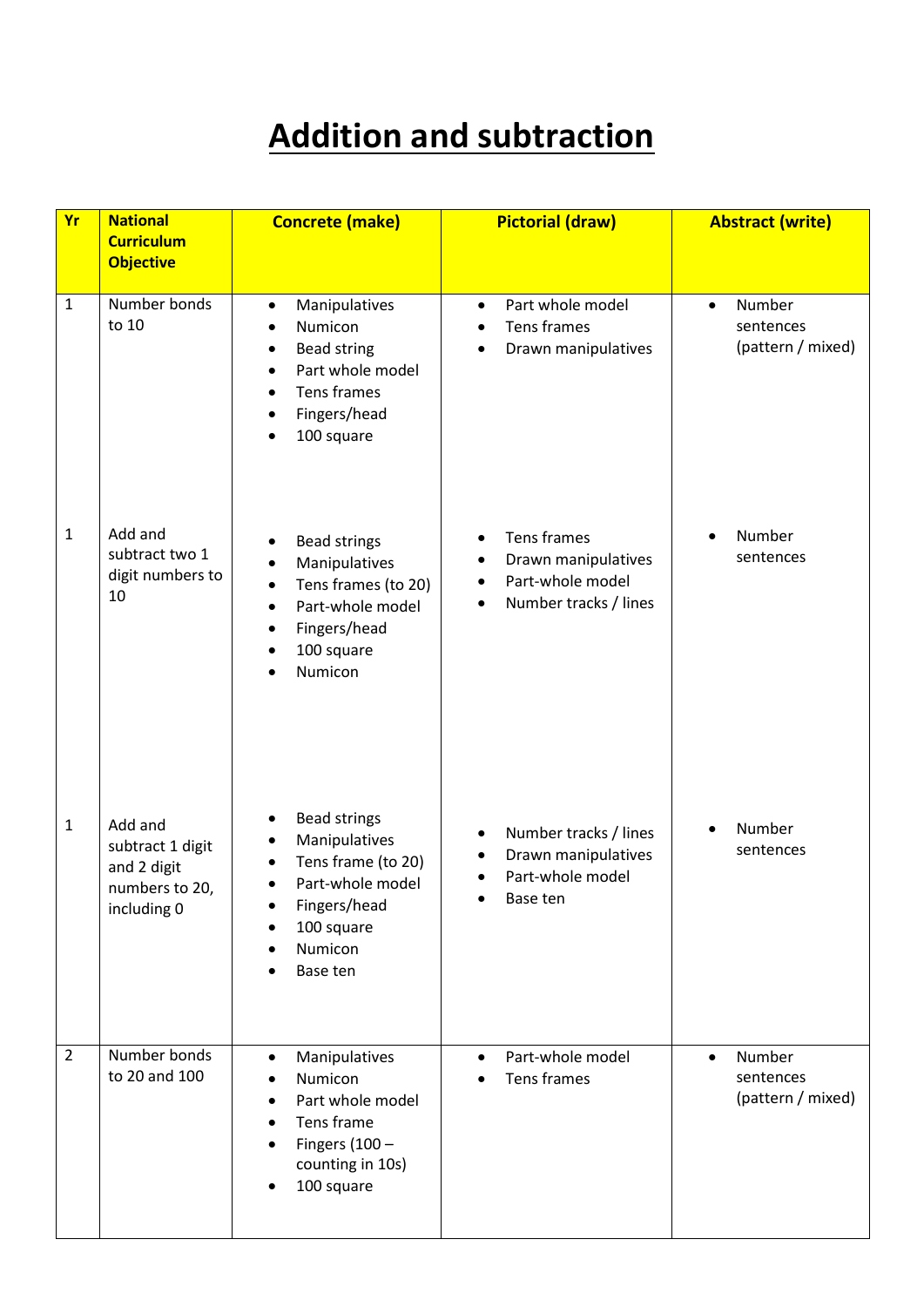| $\overline{2}$ | Add and<br>subtract a 2<br>digit number<br>and ones           | Manipulatives<br>Base ten<br>$\bullet$<br><b>Bead string</b><br>$\bullet$<br>100 square<br>$\bullet$ | Number tracks / lines<br>$\bullet$<br>Base ten<br>$\bullet$<br>Part whole model<br>$\bullet$                         | Number<br>$\bullet$<br>sentences                                                      |
|----------------|---------------------------------------------------------------|------------------------------------------------------------------------------------------------------|----------------------------------------------------------------------------------------------------------------------|---------------------------------------------------------------------------------------|
| $\overline{2}$ | Add and<br>subtract a 2<br>digit number<br>and tens           | Base ten<br>100 square                                                                               | Base ten<br>$\bullet$<br><b>Number lines</b><br>$\bullet$<br>Part whole model<br>$\bullet$                           | Column method<br>Number<br>$\bullet$<br>sentences                                     |
| $\overline{2}$ | Add and<br>subtract two<br>two-digit<br>numbers               | Base ten<br>Place value<br>counters<br>100 square<br>Part-whole model                                | Base ten<br>$\bullet$<br>Part whole model<br>$\bullet$<br>Number lines<br>$\bullet$                                  | Column method<br>Partitioning<br>$\bullet$                                            |
| $\overline{2}$ | Adding three 1<br>digit numbers                               | Manipulatives<br><b>Bead string</b><br>100 square<br>Tens frames<br>Numicon                          | Drawn manipulatives<br>Number line<br>$\bullet$                                                                      | Number<br>$\bullet$<br>sentences<br>(looking for<br>number bonds /<br>largest number) |
| 3              | Add and<br>subtract 3 digit<br>numbers and 1s                 | Place value chart<br>$\bullet$<br>place value<br>counters<br>Base ten<br>$\bullet$                   | Place value chart<br>$\bullet$<br>Part whole model<br>$\bullet$<br>Number line<br>$\bullet$<br>Base ten<br>$\bullet$ | Number<br>$\bullet$<br>sentences                                                      |
| 3              | Add and<br>subtract 3 digit<br>numbers and 2<br>digit numbers | Place value chart<br>Place value<br>counters<br>Base ten                                             | Place value chart<br>$\bullet$<br>Base ten<br>$\bullet$<br>Part whole model<br>$\bullet$<br>Number line<br>$\bullet$ | Column method<br>Number<br>sentences                                                  |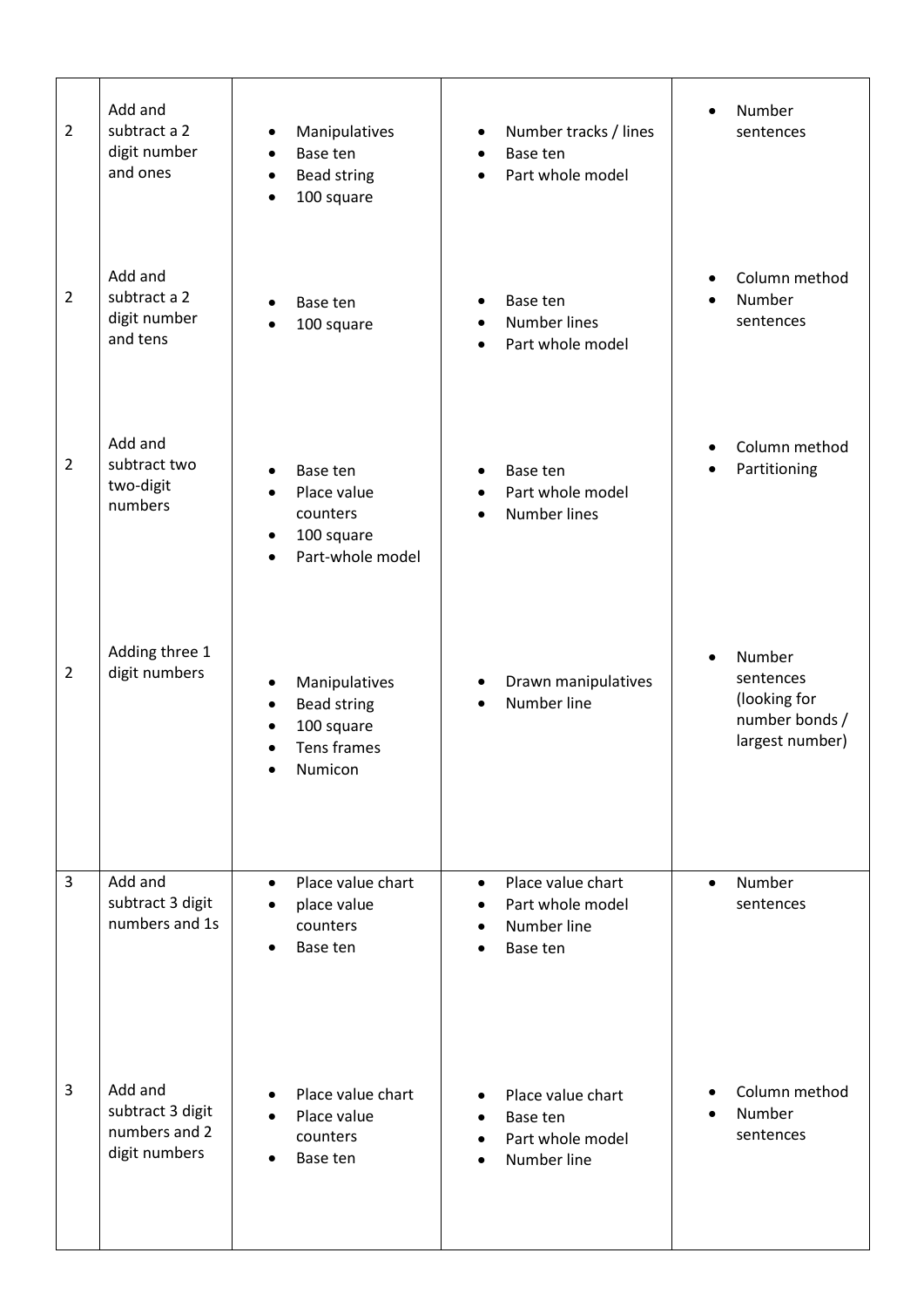| 3              | Add and<br>subtract two 3<br>digit numbers                         | Place value chart<br>Place value<br>counters<br>Base ten  | Place value chart<br>$\bullet$<br>Base ten                          |           | Column addition     |
|----------------|--------------------------------------------------------------------|-----------------------------------------------------------|---------------------------------------------------------------------|-----------|---------------------|
| $\overline{a}$ | Add 1s, 10s,<br>100s and 1000s<br>to 4 digit<br>numbers            | Place value chart<br>$\bullet$<br>Place value<br>counters | Place value chart<br>$\bullet$<br>Place value counters<br>$\bullet$ | $\bullet$ | Number<br>sentences |
|                | Add two 4 digit<br>numbers                                         | Place value chart<br>Place value<br>counters<br>Base ten  | Place value chart<br>$\bullet$<br>Base ten                          |           | Column method       |
| 5              | Add and<br>subtract whole<br>numbers with<br>more than 4<br>digits | Place value chart<br>$\bullet$<br>Place value<br>counters | Place value chart<br>$\bullet$                                      | $\bullet$ | Column method       |
| 6              | Add and<br>subtract<br>integers                                    | Place value chart<br>$\bullet$<br>Place value<br>counters | Place value chart<br>$\bullet$                                      | $\bullet$ | Column method       |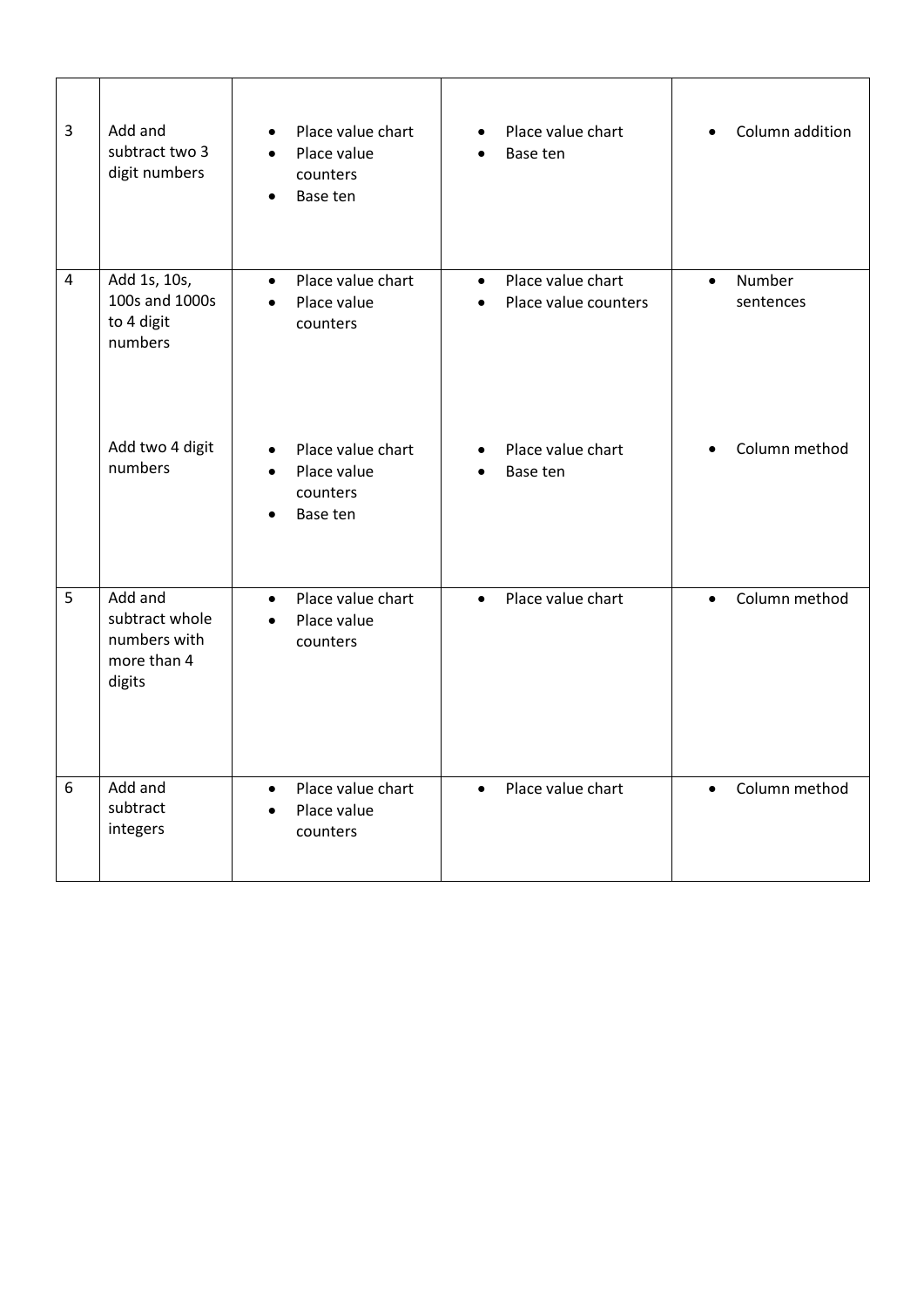## **Multiplication and Division**

| Yr             | <b>National</b><br><b>Curriculum</b><br>objective                                                | <b>Concrete (make)</b>                                                                            | <b>Pictorial (draw)</b>                                                   | <b>Abstract (write)</b>                                                                              |
|----------------|--------------------------------------------------------------------------------------------------|---------------------------------------------------------------------------------------------------|---------------------------------------------------------------------------|------------------------------------------------------------------------------------------------------|
| $\mathbf{1}$   | Counting in<br>multiples of 2, 5<br>and $10$                                                     | Manipulatives<br>$\bullet$<br>100 square<br>Arrays<br>Numicon<br>Fingers<br><b>Bead string</b>    | Number line / tracks<br>$\bullet$<br>Manipulatives<br>$\bullet$<br>Arrays | Write out times<br>$\bullet$<br>table facts<br>Number<br>$\bullet$<br>sequences<br>(pattern / mixed) |
| $\mathbf{1}$   | Making equal<br>groups                                                                           | Arrays<br>Numicon<br>Objects - grouping<br><b>Bead string</b>                                     | Drawn manipulatives -<br>grouping<br>Arrays                               | Number<br>sentences (<br>pattern / mixed)                                                            |
| $\mathbf{1}$   | Making doubles                                                                                   | Arrays<br>Numicon<br>Manipulatives<br><b>Bead string</b>                                          | Drawn manipulatives<br>Arrays                                             | Number<br>sentences (x2<br>and adding)                                                               |
| $\overline{2}$ | Recall<br>multiplication<br>facts for the 2, 5<br>and 10 times<br>tables (and<br>counting in 3s) | Manipulatives<br>100 square<br>Arrays<br>Numicon<br><b>Fingers</b><br><b>Bead string</b><br>Money | Manipulatives<br>$\bullet$<br>Number line<br>Arrays                       | Number<br>sentences (<br>pattern and<br>mixed)                                                       |
| $\overline{2}$ | Repeated<br>addition                                                                             | Manipulatives<br>Numicon<br><b>Bead string</b>                                                    | Manipultives<br>Number line                                               | Number<br>sentences                                                                                  |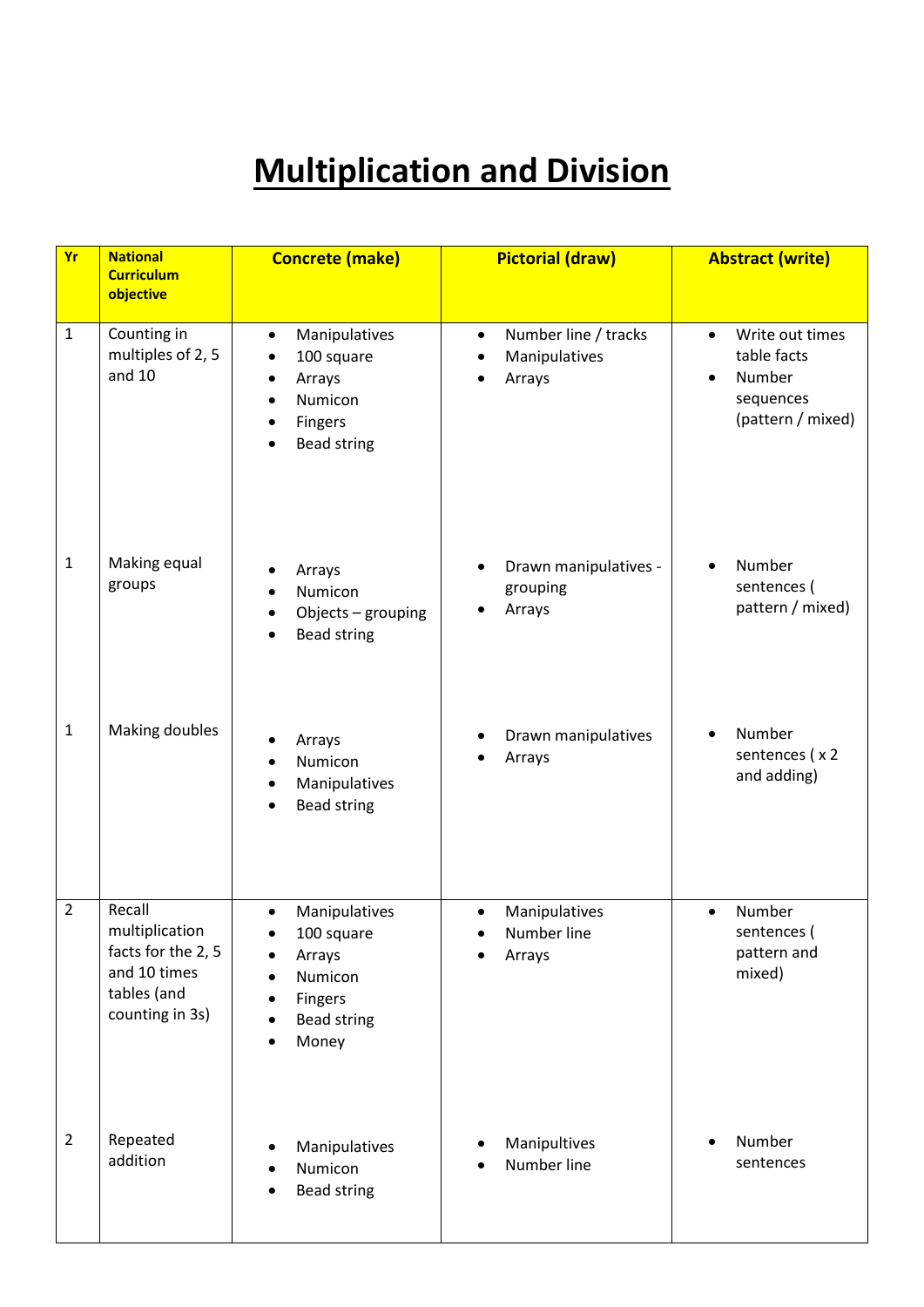| $\overline{2}$ | Making equal<br>groups    | Arrays - grouping<br>Numicon<br>Manipulatives<br>$\bullet$<br><b>Bead string</b><br>100 square | Arrays - grouping<br>٠<br><b>Number lines</b><br>$\bullet$<br>Drawn manipulatives<br>$\bullet$ | Number<br>$\bullet$<br>sentences                                                                                                                                                                                                                                                                               |
|----------------|---------------------------|------------------------------------------------------------------------------------------------|------------------------------------------------------------------------------------------------|----------------------------------------------------------------------------------------------------------------------------------------------------------------------------------------------------------------------------------------------------------------------------------------------------------------|
| $\overline{2}$ | Doubling                  | Manipulatives<br><b>Mirrors</b><br>Arrays<br>Numicon                                           | Drawn manipulatives<br>$\bullet$<br>Arrays<br>٠<br>Number line                                 | Number<br>$\bullet$<br>sentences-<br>multiply by 2 /<br>add number to<br>itself / (2 digits)<br>partition<br>number, double<br>and then add<br>together                                                                                                                                                        |
| $\overline{2}$ | Halving                   | Halving mat<br>Manipulatives                                                                   | Grouping - drawn<br>manipulatives<br>Arrays                                                    | Number<br>$\bullet$<br>sentences-<br>divide by 2 /<br>partition the<br>number, halve<br>and then add the<br>numbers back<br>together                                                                                                                                                                           |
| 3              | Multiply by 3, 4<br>and 8 | Manipulatives<br>$\bullet$<br>100 square<br>Fingers<br>Arrays                                  | Arrays<br>$\bullet$<br>Drawn manipulatives<br>Number line<br>$\bullet$<br>(repeated addition)  | Number<br>$\bullet$<br>sentences<br>(pattern / mixed)<br>Written repeated<br>$\bullet$<br>addition<br>Double and<br>$\bullet$<br>double again (4<br>times table)<br>Multiply by 4 and<br>$\bullet$<br>double (8 times<br>table)<br>Partition into<br>$\bullet$<br>known times<br>tables (for 8<br>times table) |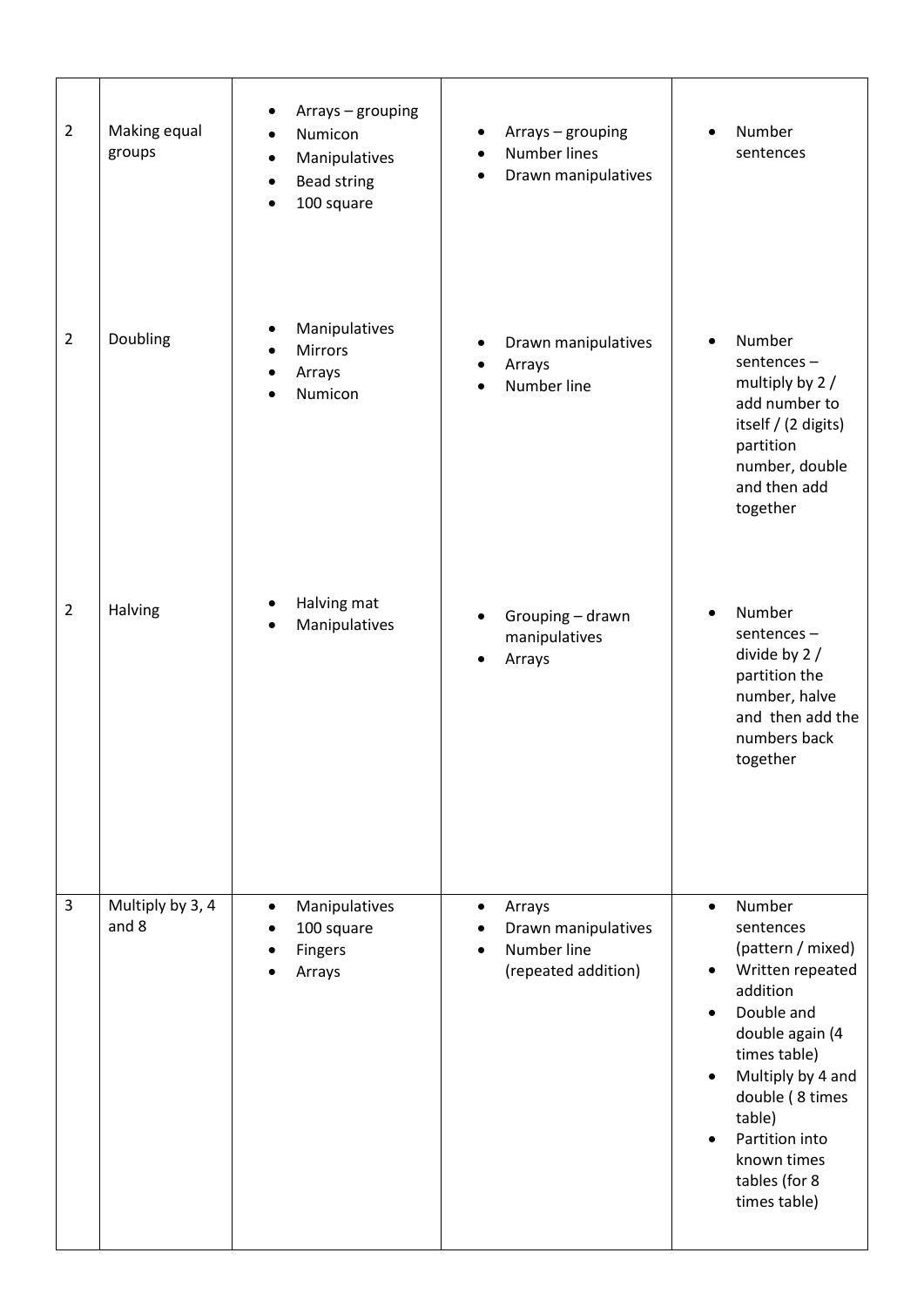| 3              | Divide by 3, 4<br>and 8                                           | Manipulatives /<br>arrays -grouping<br>Fingers                               | Manipulatives / arrays<br>$\bullet$<br>- drawn grouping<br>Bar model<br>$\bullet$<br>Repeated subtraction<br>$\bullet$<br>(number line) | Number<br>sentences<br>Written repeated<br>subtraction<br>(pattern / mixed)<br>$\bullet$<br>Halve and halve<br>again (4 times<br>table)<br>Divide by 4 and<br>$\bullet$<br>halve (8 times<br>table) |
|----------------|-------------------------------------------------------------------|------------------------------------------------------------------------------|-----------------------------------------------------------------------------------------------------------------------------------------|-----------------------------------------------------------------------------------------------------------------------------------------------------------------------------------------------------|
| 3              | Multiply 2 digits<br>by 1 digit                                   | Partition with place<br>value chart and<br>base 10 / place<br>value counters | Partition with drawn<br>place value chart and<br>base 10 / place value<br>counters<br>Part whole model                                  | Number<br>sentences (x)<br>Formal written<br>$\bullet$<br>method (short)                                                                                                                            |
| 3              | Divide 2 digits<br>by 1 digit (no<br>remainders and<br>remainders | Partition with place<br>value chart and<br>base 10 / place<br>value counters | Partition with drawn<br>place value chart and<br>base 10 / place value<br>counters<br>Part whole model                                  | Number<br>$\bullet$<br>sentences $(\div)$<br>Formal written<br>$\bullet$<br>method (short)                                                                                                          |
| $\overline{4}$ | Multiplying by<br>10                                              | Place value chart /<br>$\bullet$<br>place value<br>counters                  | Place value chart<br>$\bullet$                                                                                                          | Formal written<br>$\bullet$<br>method (short)                                                                                                                                                       |
| 4              | Multiply and<br>divide by 11 and<br>12                            | Base ten<br>100 square                                                       | Bar model<br>Number line<br>(repeated addition /<br>subtraction)                                                                        | Written repeated<br>addition /<br>subtraction                                                                                                                                                       |
| 4              | Multiply by 100                                                   |                                                                              | Place value chart                                                                                                                       | Number<br>sentences                                                                                                                                                                                 |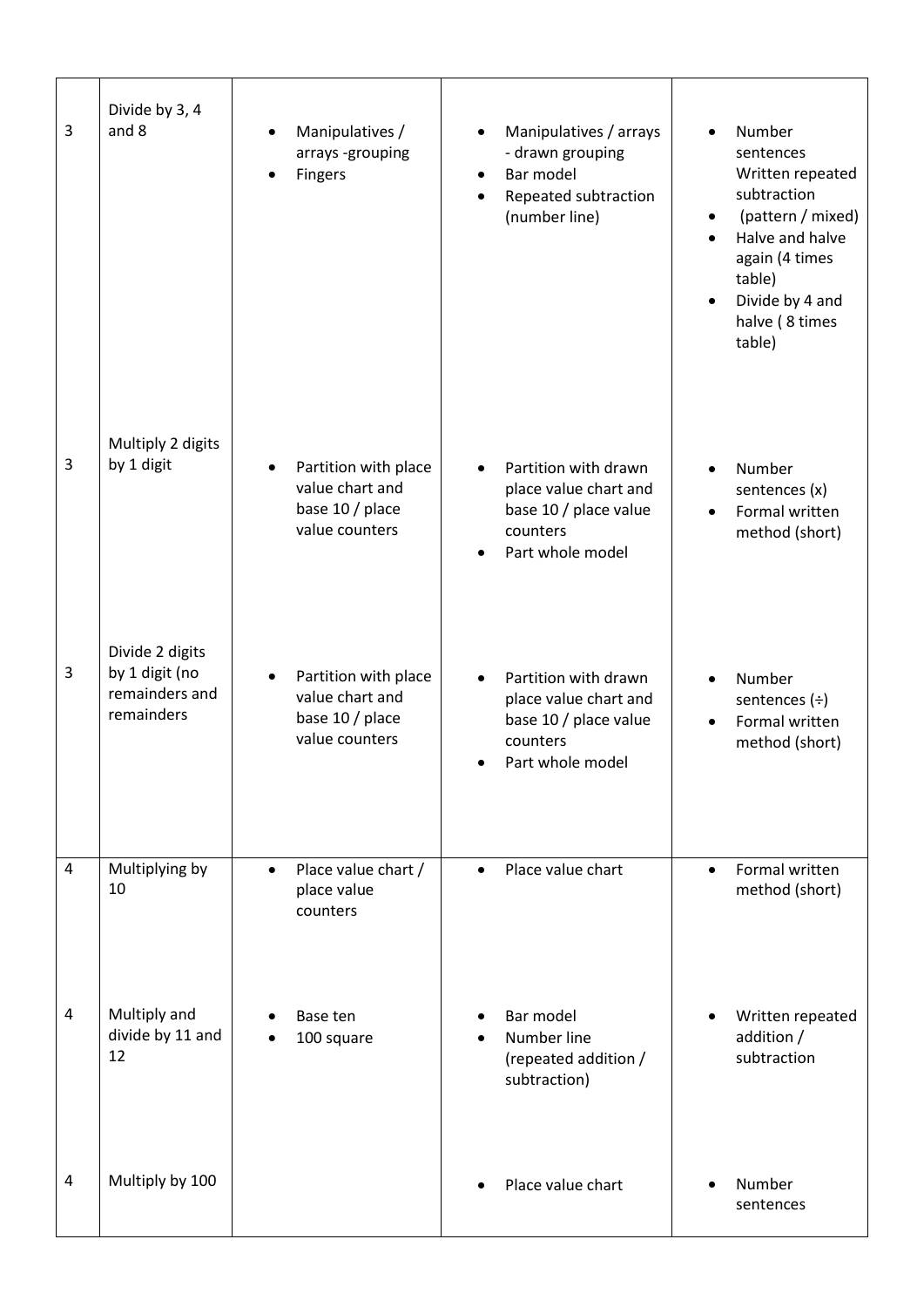| 4 | Divide by 10<br>(and 100)                         | Place value chart /<br>$\bullet$<br>place value<br>counters<br>Place value chart /<br>place value<br>counters | Place value chart<br>Bar model                                                                                                                       | Multiply by 10<br>$\bullet$<br>and 10 again<br>Number<br>$\bullet$<br>sentences<br>Divide by 10 and<br>$\bullet$<br>10 again (÷100) |
|---|---------------------------------------------------|---------------------------------------------------------------------------------------------------------------|------------------------------------------------------------------------------------------------------------------------------------------------------|-------------------------------------------------------------------------------------------------------------------------------------|
| 4 | Multiply and<br>divide by 6, 7<br>and 9           | Manipulatives-<br>array / grouping<br>100 square                                                              | Manipulatives-<br>drawn array /<br>grouping<br>Bar model<br><b>Number lines</b><br>(repeated addition /<br>subtraction)                              | Number<br>$\bullet$<br>sentences-<br>pattern and<br>mixed (relate to<br>known times<br>tables where<br>applicable)                  |
| 4 | Multiply 3<br>numbers                             | Arrays                                                                                                        | Arrays                                                                                                                                               | Number<br>sentences                                                                                                                 |
| 4 | Multiply 2 digit<br>numbers by 1<br>digit numbers | Manipulatives -<br>partitioning-<br>arrays<br>Place value chart /<br>place value<br>counters                  | Manipulatives -<br>$\bullet$<br>partitioning - arrays<br>Part whole model<br>Number line<br>$\bullet$<br>Place value chart /<br>place value counters | Partitioning-<br>$\bullet$<br>written<br>Grid method<br>Written method<br>(expanded and<br>short)                                   |
| 4 | Multiply 3 digit<br>numbers by 1<br>digit numbers | Place value chart /<br>place value<br>counters                                                                | Place value chart /<br>place value counters                                                                                                          | Formal written<br>method<br>(expanded and<br>short)                                                                                 |
| 4 | Divide 2 digit<br>numbers by 1<br>digit numbers   | Place value chart /<br>place value<br>counters / base 10                                                      | Part whole model<br>Place value chart /<br>place value counters /<br>base 10<br>Grouping with base 10<br>/ place value counters                      | Partitioning<br>Formal written<br>method (short)                                                                                    |
| 4 | Divide 3 digit<br>numbers by 1<br>digit numbers   |                                                                                                               | Part whole model                                                                                                                                     | Partitioning                                                                                                                        |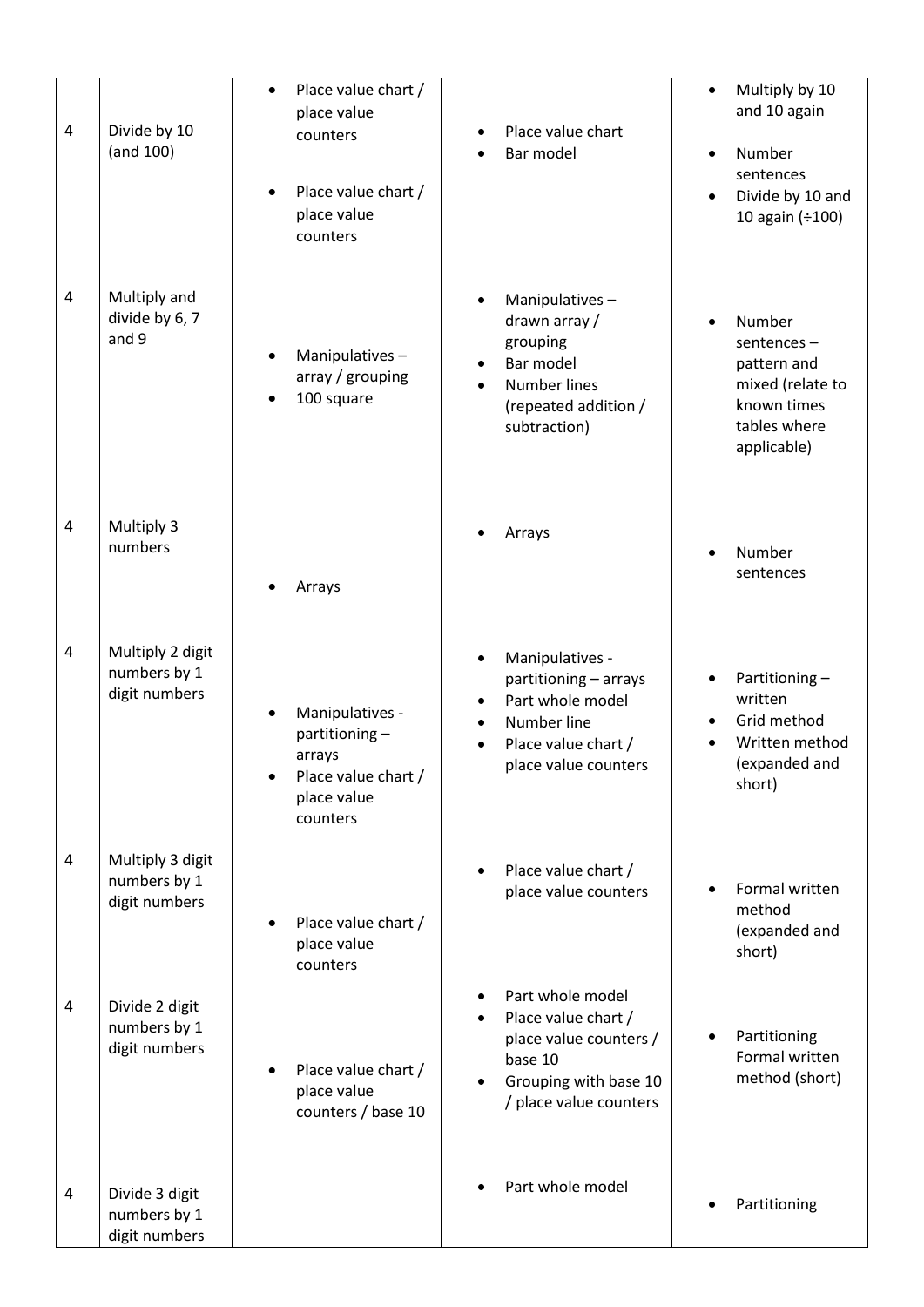|   |                                                   | $\bullet$ | Place value chart /<br>place value<br>counters / base 10 | $\bullet$ | Place value chart /<br>place value counters /<br>base 10        | $\bullet$ | Formal written<br>method<br>(expanded and<br>short)          |
|---|---------------------------------------------------|-----------|----------------------------------------------------------|-----------|-----------------------------------------------------------------|-----------|--------------------------------------------------------------|
| 5 | Multiply 4 digit<br>numbers by 1<br>digit numbers | $\bullet$ | Place value chart /<br>place value<br>counters           | $\bullet$ | Place value chart /<br>place value counters                     | $\bullet$ | Grid method<br>Formal written<br>method (short)              |
| 5 | Multiply 2 digits<br>by 2 digits                  |           | Base 10                                                  |           | Base 10 / place value<br>counters (drawn) on<br>grid method     |           | Grid method<br>Formal written<br>method<br>(expanded)        |
| 5 | Multiply 3 digits<br>by 2 digits                  |           |                                                          |           |                                                                 |           | Formal written<br>method<br>(expanded)                       |
| 5 | Multiply 4 digits<br>by 2 digits                  |           |                                                          |           |                                                                 |           | Formal written<br>method<br>(expanded)                       |
| 5 | Divide 4 digits<br>by 1 digit                     |           | Place value chart /<br>place value<br>counters           | ٠         | Place value chart /<br>place value counters                     | $\bullet$ | Formal written<br>method (short)                             |
| 6 | Multiply and<br>divide by 10,<br>100 and 1000     | $\bullet$ | Place value chart /<br>place value<br>counters           | $\bullet$ | Place value chart /<br>place value counters                     | $\bullet$ | Number<br>sentences (using<br>x10 facts for 100<br>and 1000) |
| 6 | Multiply<br>decimals by<br>integers               |           | Place value chart /<br>place value<br>counters           |           | Place value chart /<br>place value counters                     | $\bullet$ | Number<br>sentences<br>Formal written<br>method (short)      |
| 6 | Divide decimals<br>by integers                    |           | Place value chart /<br>place value<br>counters           |           | Place value chart /<br>place value counters<br>Part whole model |           | Number<br>sentences                                          |